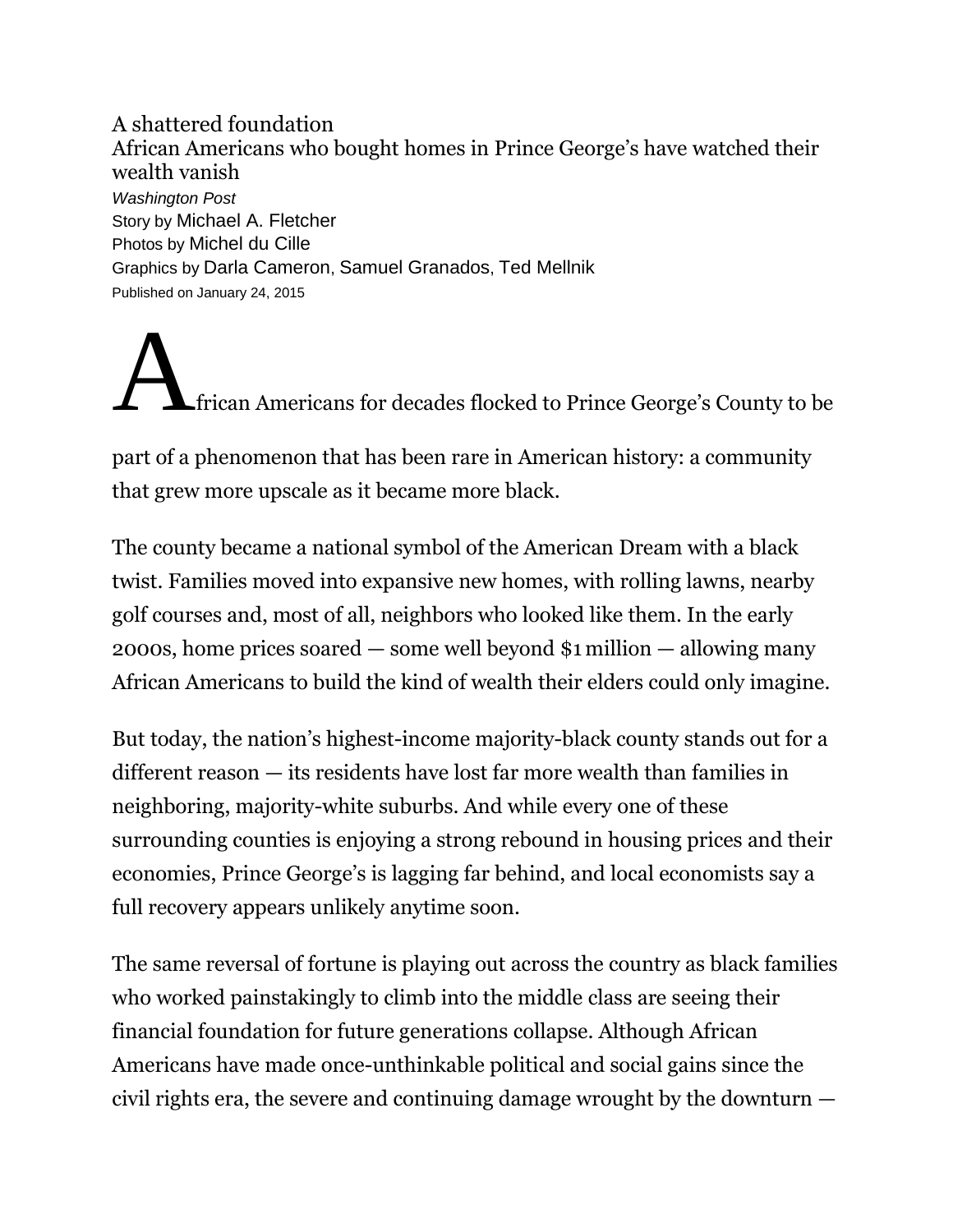an entire generation of wealth was wiped out — has raised a vexing question: Why don't black middle-class families enjoy the same level of economic security as their white counterparts?

The impact of the financial devastation of the past several years is hardly visible along the quiet, well-tended streets of many Prince George's neighborhoods. The county has the highest foreclosure rate in the District region, yet few houses appear to be abandoned.

Instead, the slow-motion crisis operates mostly in private, limiting people's options, constricting their vision and forcing a seemingly endless series of hard choices. Having your wealth vanish means making pivotal life decisions — about where to send your children to school, saving for college, making home improvements and setting aside something for retirement — knowing you have no financial leeway.

"This big gorilla on your back, it changes you," said Fred Bryant, 40, who lives with his wife and two daughters in a brick-front Colonial featuring a one-acre lot, high ceilings, an impressive two-story foyer and a mortgage far higher than the house is worth. "Sometimes you find yourself boiling mad when you shouldn't be."

Bryant and his wife, Jennifer, made it to the middle class after being raised on the edges of poverty. But whatever wealth they had built is gone. Jennifer Bryant grew up in Prince George's County, living in a Seat Pleasant apartment complex with her mother and brother. "All I ever experienced was apartment living," she said. "We moved from one part of the complex to another." Her father died when she was just 5, and her mother was a homemaker who poured her energies into seeing to it that her children had it better than she did.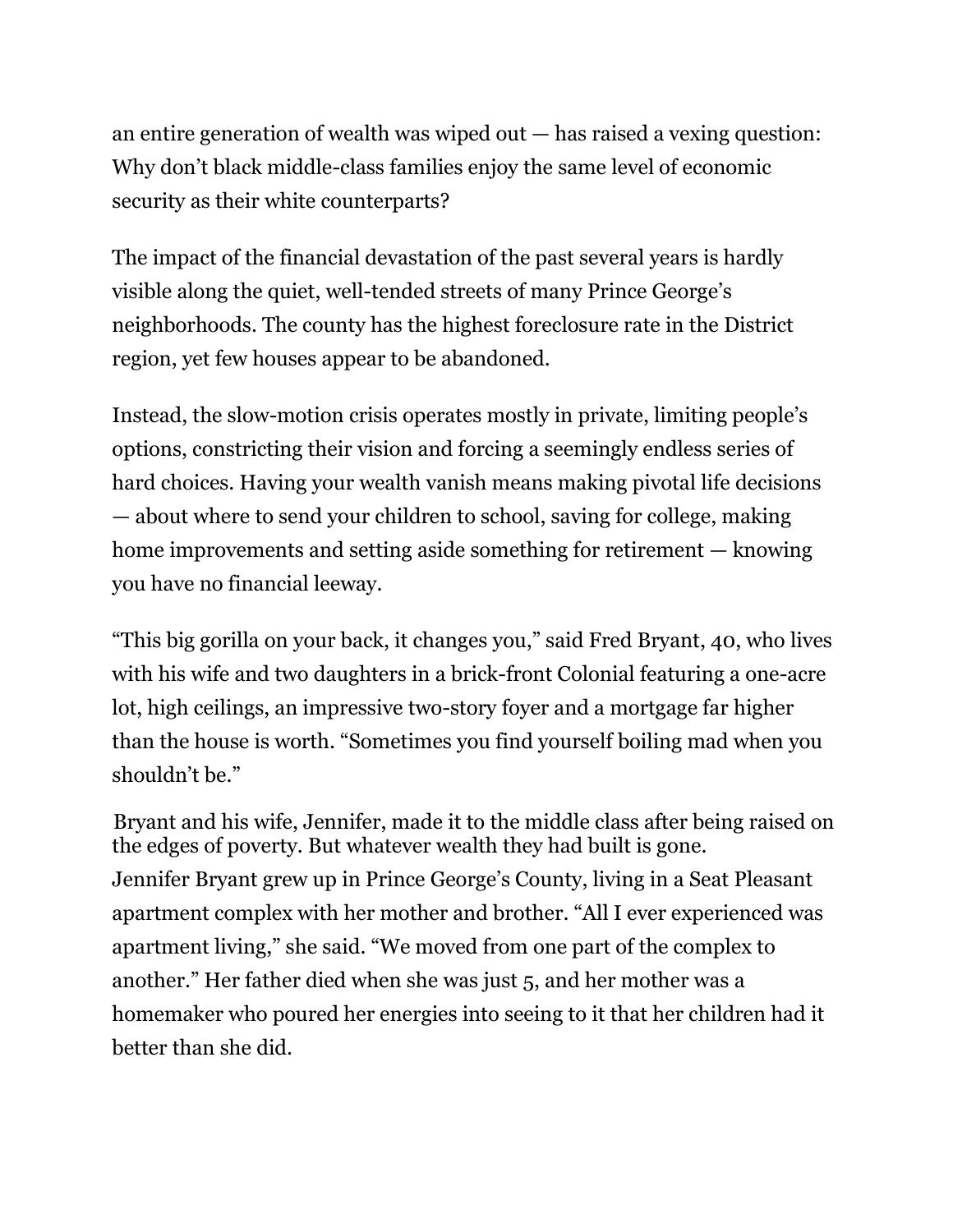Fred's parents were separated, and his father was disabled and unable to help financially. His mother worked odd jobs in the tobacco fields near his hometown of Maysville, N.C., and other times she relied on public assistance. She raised Fred and his brother in a subsidized two-bedroom apartment that Fred remembers as being little bigger than his current living room and dining room.

Still, Jennifer and Fred managed to graduate college, although their mothers could lend only moral support. Today, she works as a supervisor in the federal workforce. He is a manager for a sports memorabilia firm.

The problem is not their income but their home. Once a source of wealth, it is now their biggest financial burden.

The Bryants owe just over \$560,000 on their house, which they estimate is worth about \$80,000 less than that. Since they moved in 2001, their monthly payment has more than doubled to nearly \$3,900 a month — a predicament that arose because of an ill-advised refinancing into a loan whose terms the federal government now deems predatory.

The couple have never missed a mortgage payment. But now they are struggling to hold on. They have pulled their two pre-teen daughters out of private school. They bought inexpensive used cars. Instead of going on vacation last summer, they took the girls to Six Flags America, a nearby amusement park. They have little saved for college or retirement.

"We're paying and paying, but we can't get ahead," Jennifer said.

# **Wealth in black and white**

The recession and tepid recovery have erased two decades of African American wealth gains. Nationally, the net worth of the typical African American family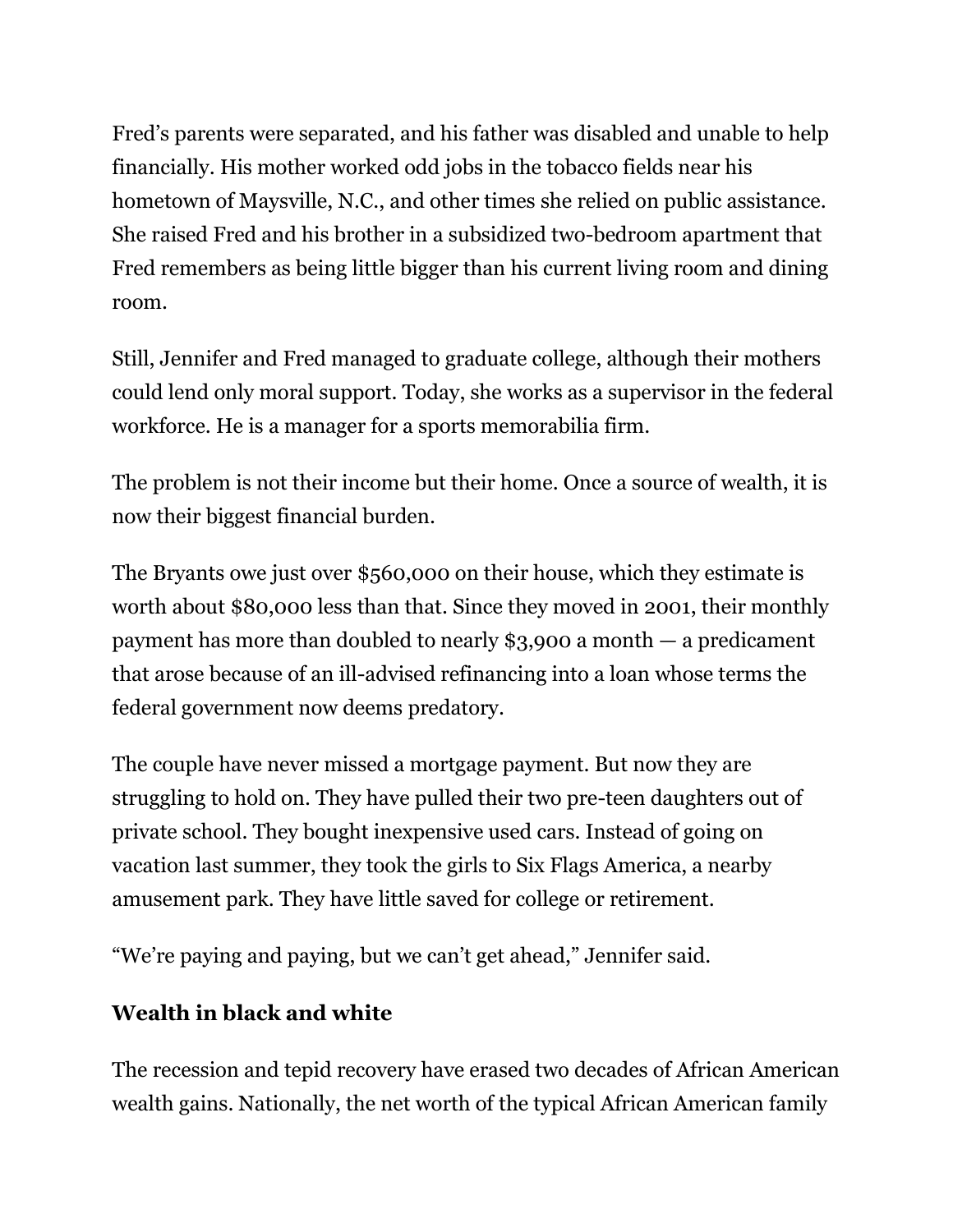declined by one-third between 2010 and 2013, according to a Washington Post analysis of the Federal Reserve's Survey of Consumer Finances, a drop far greater than that of whites or Hispanics.

The top half of African American families  $-$  the core of the middle class  $-$  is left with less than half of the typical wealth they possessed in 2007. The wealth of similarly situated whites declined by just 14 percent.

Overall, the survey found, the typical African American family was left with about eight cents for every dollar of wealth held by whites.

Not only is African American wealth down, but the chances of a quick comeback seem bleak. Just over a decade ago, homeownership — the single biggest engine of wealth creation for most Americans — reached a historic high for African Americans, nearly 50 percent. Now the black homeownership rate has dipped under 43 percent, and the homeownership gap separating blacks and whites is at levels not seen in a century, according to Boston University researcher Robert A. Margo.

"There was never a period in American history where the wealth gap was not enormous, but after this most recent recession, the wealth gap went from dismal to even worse," said Darrick Hamilton, a professor of economics and urban policy at the New School in Manhattan.

For a substantial number of African Americans who remain homeowners, their properties only hurt their net worth. According to the Fed survey, 1 in 7 owed more on their mortgages than their homes were worth in 2013, a sharp increase from 2010.

By comparison, just 1 in 18 white homeowners was underwater, an improvement from 2010. Also, African Americans own fewer businesses,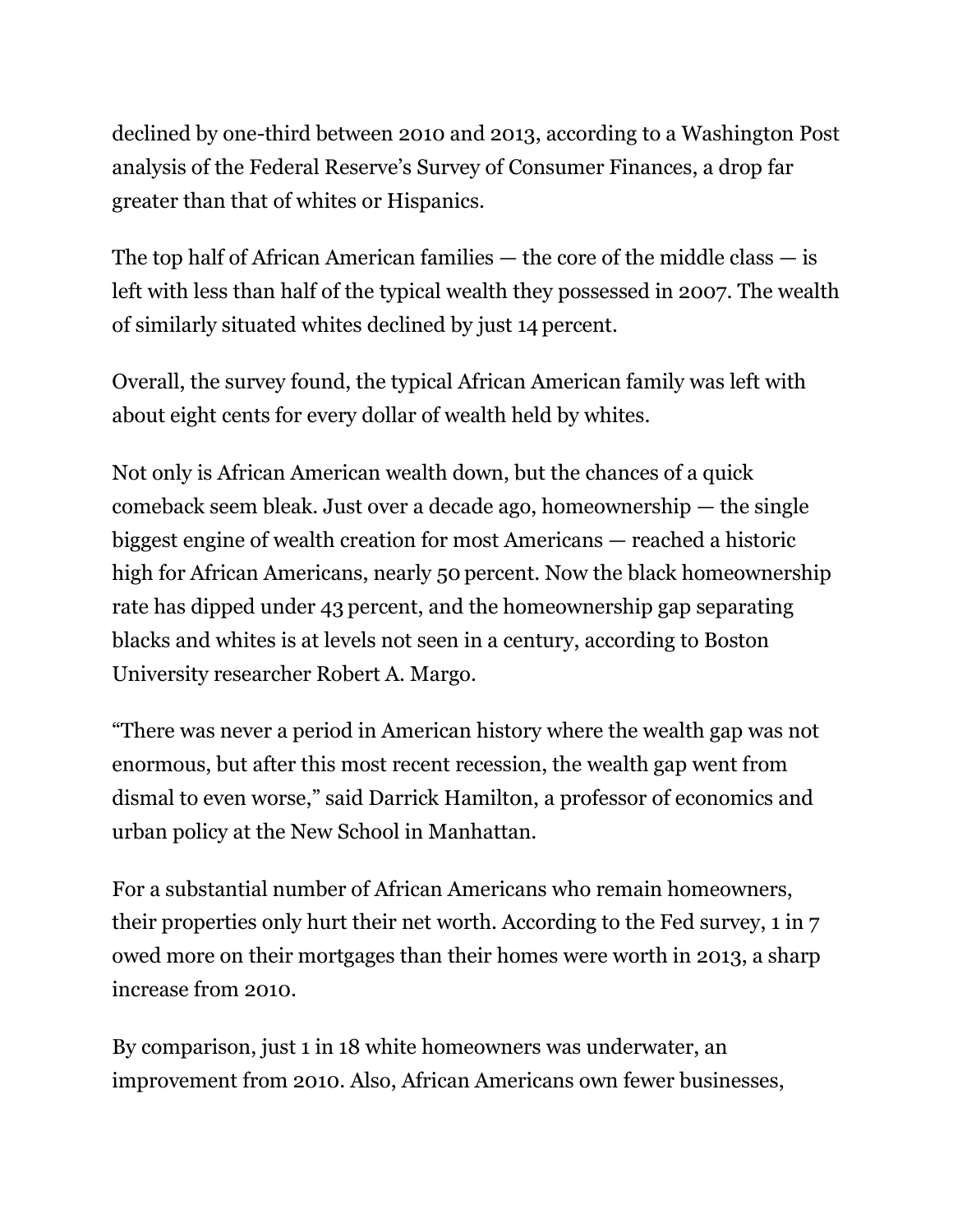stocks and other equities than whites — assets that have all recovered sharply since the recession.

Many researchers say the biggest portion of the wealth gap results from the strikingly different experiences blacks and whites typically have with homeownership. Most whites live in largely white neighborhoods, where homes often prove to be a better investment because people of all races want to live there. Predominantly black communities tend to attract a narrower group of mainly black buyers, dampening demand and prices, they say.

In places such as Prince George's County, where many people chose to live at least in part because of the comfort and familiarity they felt in a majority-black community, that meant their home brought them less wealth than if they had purchased elsewhere, economists say.

Scholars who have studied this dynamic and real estate professionals who have lived it say the price differences go beyond those that might be dictated by the perceived quality of schools, or the public and commercial investment made in particular neighborhoods. The big difference maker, they say, is race.

Mark E. Alston, who has worked for more than two decades as a real estate broker in Los Angeles and serves as political action chairman for the National Association of Real Estate Brokers, a trade group, noted that View Park, a mostly black and upper-middle-class community in Los Angeles featuring spacious Mediterranean and Spanish Colonial style homes not far from downtown, draws few white home buyers. Not coincidentally, he said, prices there are lower than in otherwise comparable Los Angeles neighborhoods.

"Regardless of geography, if you own a home in a majority-minority neighborhood, you are going to get less value out of it than if you own a home in a homogeneous white neighborhood," said Dorothy A. Brown, an associate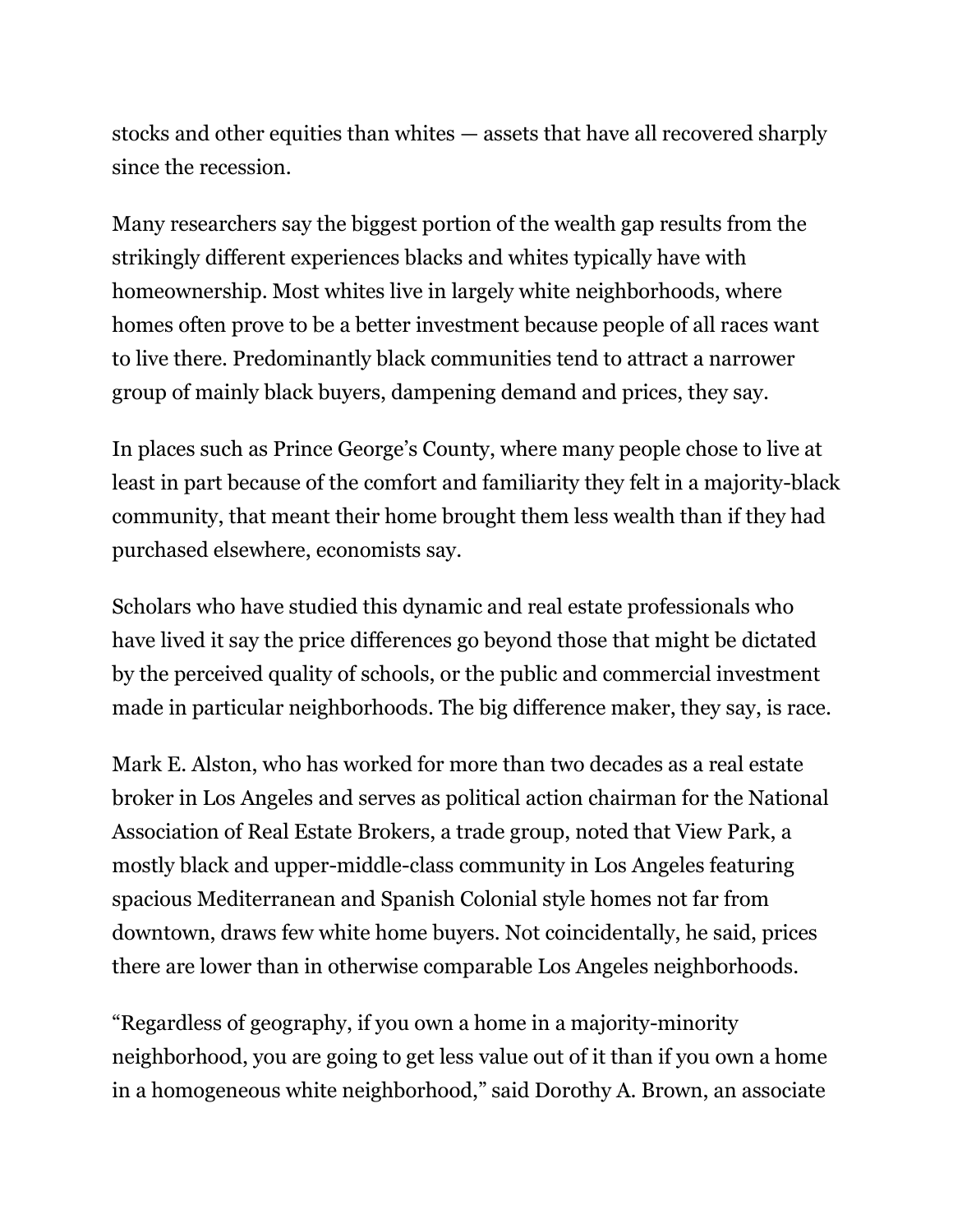vice provost and law professor at Emory University, who has studied the impact of race on home prices. "This transcends class."

### **Tale of two zip codes**

A Washington Post analysis of housing values in two suburban Washington Zip codes — one in a mostly black Bowie, Md., neighborhood of Prince George's County and the other in a mostly white area of Reston, Va. sketches a vivid picture of how African Americans have been hit harder by lagging home prices in the recession's wake.

Average values in the two communities were virtually identical between 2000 and 2005, though prices in Bowie peaked at more than \$620,000 in 2006, while home prices in Reston topped out a year earlier at \$520,000.

Then the bust came. In 2009, Reston prices bottomed out at \$360,000. In Bowie, they fell much farther, dropping to about \$330,000 in 2012 — nearly half.

By 2014, Reston prices bounced back to within \$65,000 of their peak, while prices in the Bowie Zip code were still nearly \$300,000 below their high point.

### **A long history of inequality**

The economic deck has been stacked against African Americans from the start. The vast majority of blacks emerged from slavery with no money. New Deal worker protections, from the Fair Labor Standards Act, which set a minimum wage, to Social Security, initially excluded the many African Americans who then labored as domestic workers and tenant farmers. The Federal Housing Administration's loan policies excluded many of them from the homeownership deals that allowed many whites to move to the suburbs,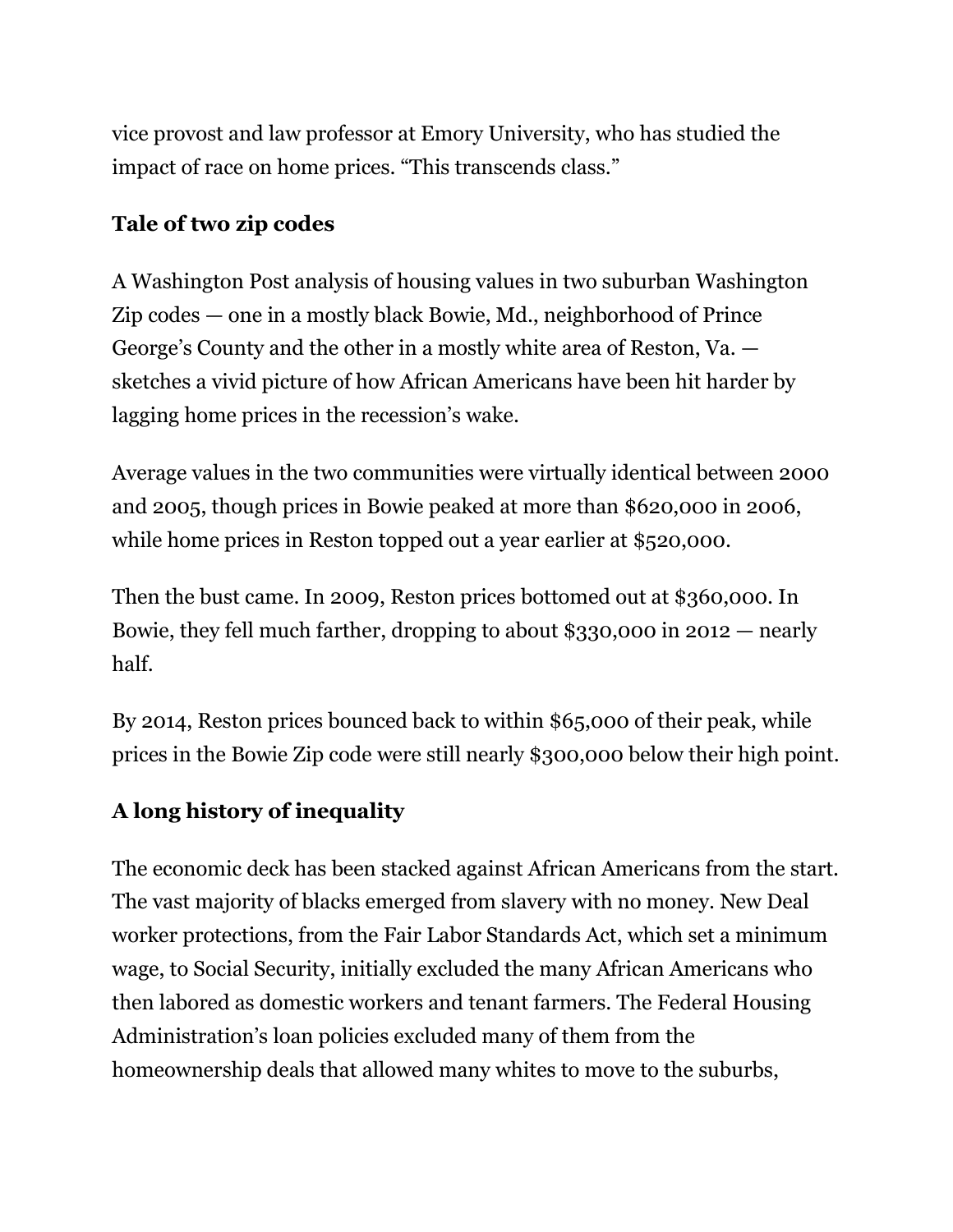helping them create wealth. Similarly, most African Americans were excluded from the GI Bill benefits that followed World War II.

Even as the nation made astounding social progress that led to significant African American educational gains and the election of thousands of African American political leaders in offices up to the White House, economic progress has mostly lagged.

African Americans were able to build some wealth as they moved to suburbs in large numbers beginning in the 1980s. That migration helped transform Prince George's from a semi-rural, predominantly white county into a center of black political power and a magnet for a fast-expanding black middle class. The county became home to thousands of black-owned businesses, including many government contractors, and for the past two decades its political leadership has been largely African American.

Fast-rising home prices that accompanied the housing boom seemed to herald a new day. But those gains proved to be short-lived.

# **'I feel stuck'**

African Americans were disproportionately targeted for predatory loans, which only intensified the financial damage caused by the downturn. Now the old housing market dynamics have returned, with relatively few blacks getting home loans, trimming housing demand in African American communities and putting a clamp on prices.

That has harmed even the most responsible home buyers.

Denise Watson bought a two-bedroom townhome in the Villages of Marlborough in 2005. The deck off her kitchen overlooked the 11th fairway of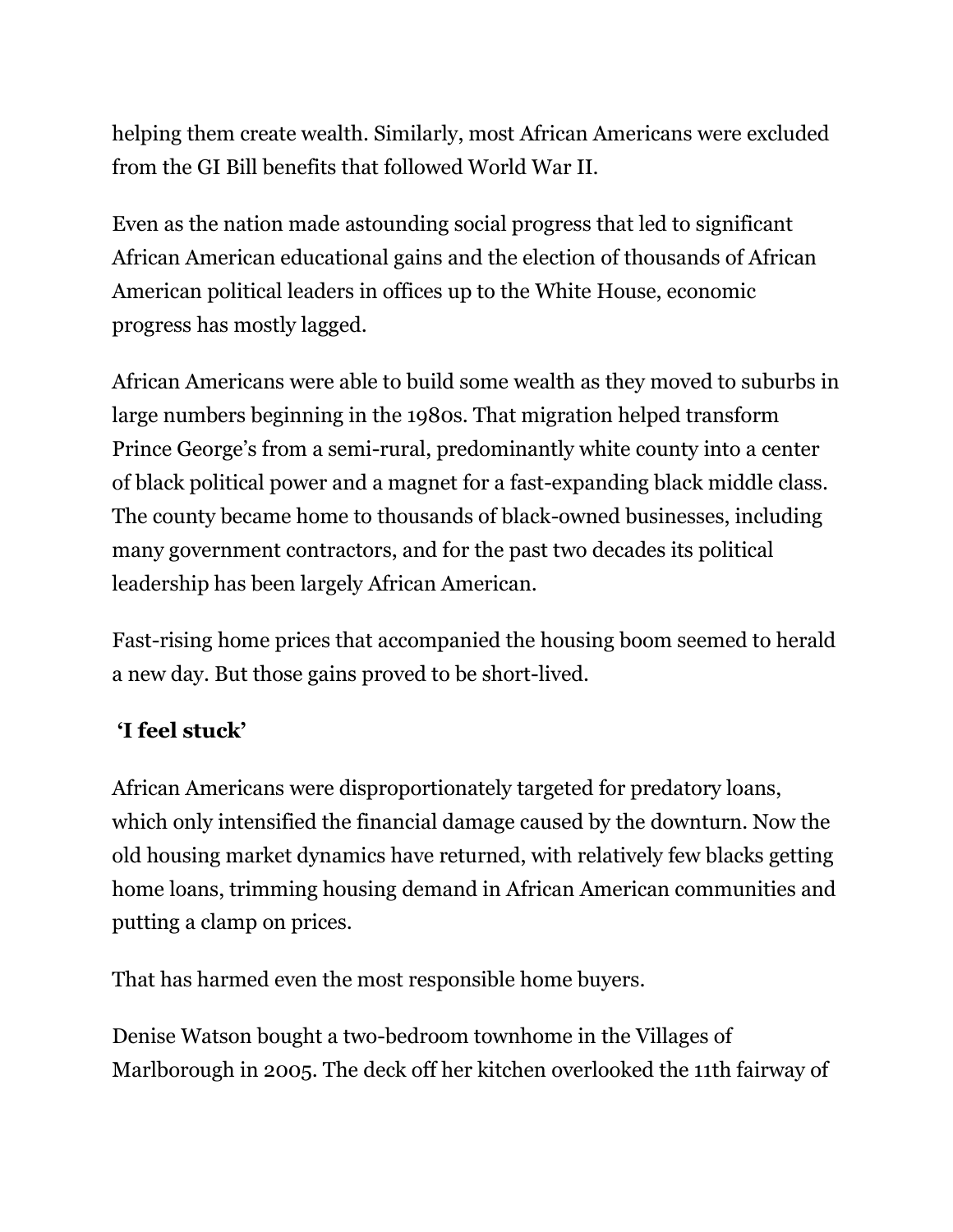the neighborhood golf course. Nearby were a tennis court and community swimming pool.

She saw the home, which cost \$315,000, as a good first step to building some equity as the years wound down on her 24-year Air Force career. Watson, who works for the Department of Veterans Affairs, had hoped to eventually trade up to a detached home.

But now that plan is on hold indefinitely because the investment she thought would help her build wealth has left her nearly \$100,000 in the hole. The dizzying downturn and weak recovery have caused many of her neighbors to simply walk away even as Watson and her husband have made every mortgage payment.

Investors have swooped in, snapping up homes and transforming them into rentals. Meanwhile, the golf course has gone out of business, the neighborhood pool is being filled in and the tennis courts are unusable.

"I feel stuck, which hurts after you have worked so hard and done everything that society says you are supposed to do to grab your piece of the American Dream," she said. "I would never have thought that in all my years this would happen."

It is a burden that real estate professionals say confronts homeowners in many heavily African American neighborhoods.

Emerick A. Peace, operating partner of Keller Williams Preferred Properties in Upper Marlboro, said that homes in the county are undervalued. But that will not change, he said, until more people of all races show interest in moving there. Demand from only African Americans in effect puts a lid on prices, he said.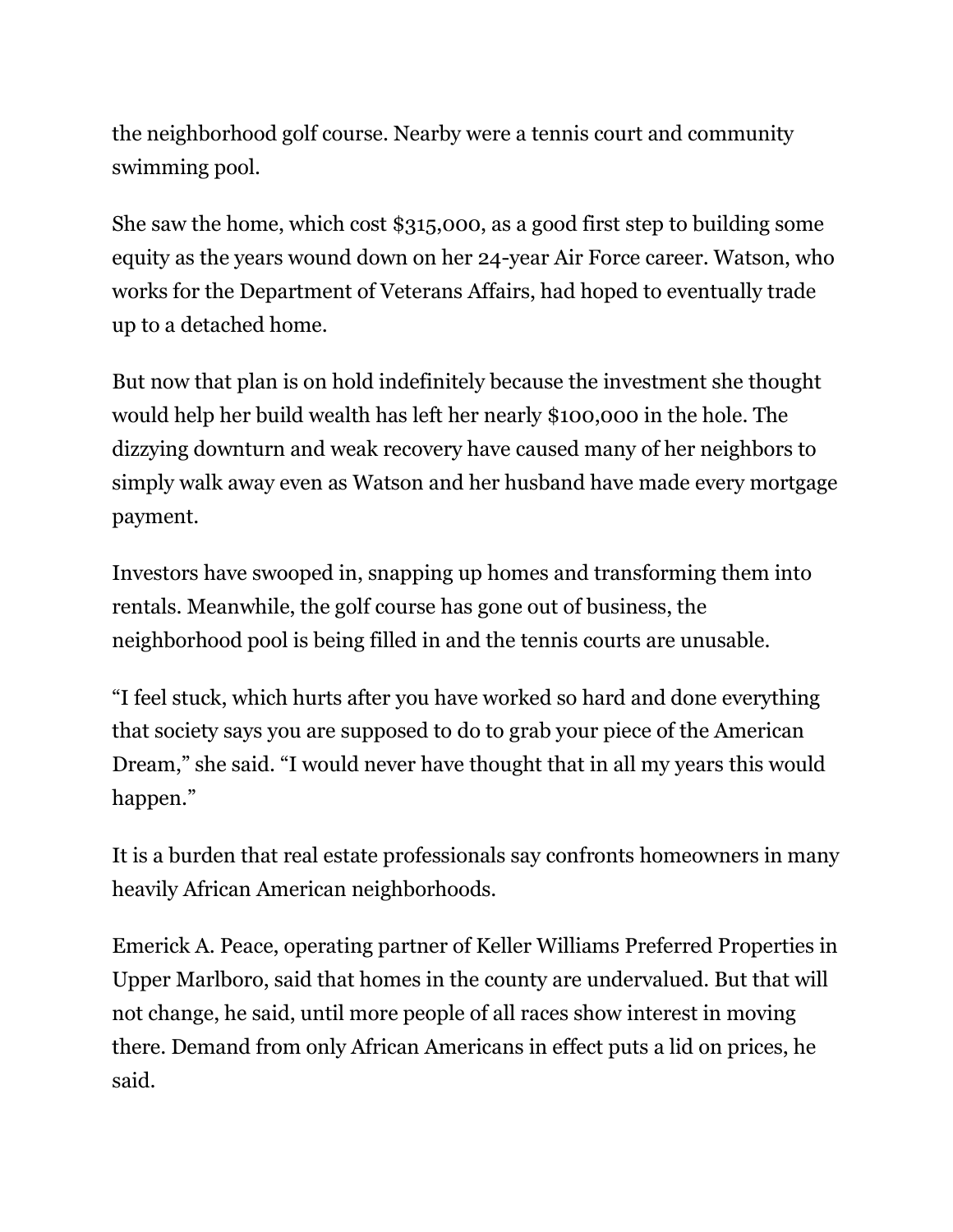"We haven't gotten to that place in Prince George's County where the people who can drive up the price of housing have decided to move here," he said.

The Bryants did not care who else was interested in living in the county when they were weighing whether to buy a new house. They looked in Northern Virginia and elsewhere in the region but decided to focus their search in Prince George's, where they concluded that they could get more for their money.

The search ended when they saw plans for their Upper Marlboro home. They were drawn by the spacious lot, the quiet streets and the knowledge that many neighbors would be like them: black and middle class. They were sold when they learned they could make their nearly \$20,000 down payment in installments as the house was being constructed.

Still, knowing they had good income but little cash, they were wary of overspending. They had been married only a couple of years and were juggling college loans. Also, Jennifer was pregnant with their first daughter, Harmony. So they worked hard to sift through the possible amenities. Should they finish the basement? What kind of tile should they go for in the kitchen?

"We tried to make decisions consciously," said Jennifer, 45, who earned her undergraduate degree at Strayer University and holds a master's degree from the University of Maryland.

"We tried to put a lot of thought into what we were doing."

They ended up paying \$336,000 for the 3,600-square-foot home, which left them with a manageable monthly payment.

Fred, 41, visited the home site nearly every day to watch the family investment take shape. He took pictures as excavators dug out the basement. He watched